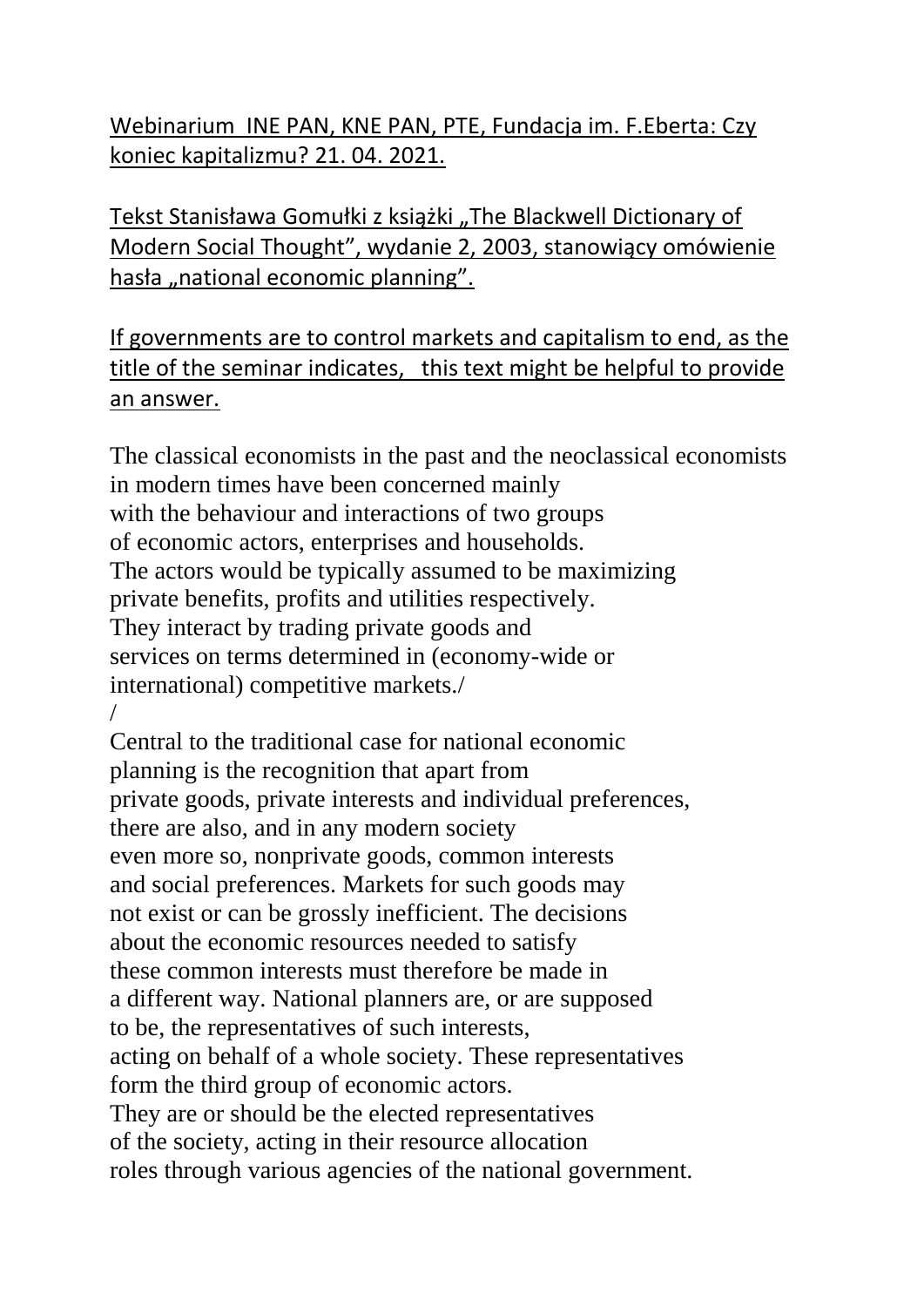These bureaucratic agencies and the process of bargaining which national planners initiate and over which they preside are the counterparts, respectively, of market institutions and market competition. The regulations and direct resource allocation decisions of the agencies are what may be called the visible hand of bureaucracy, or the bureaucratic coordination mechanism, the counterpart of Adam Smith's invisible hand of the price mechanism, or the market coordination mechanism (Kornai, 1980).

In the course of much of the twentieth century, excepting the 1980s and the 1990s, the worldwide tendency has been for governments to devote an increasing proportion of national resources to the provision of public goods, such as national defence, public transport, law and order, and to the provision of merit goods, such as health, education and housing. National plans, though of a limited kind, are needed for the purpose of arriving at the decisions about the size and composition of current and investment spending in these areas in the course of time.

However, for a period of time national economic planning assumed a truly spectacular role in former socialist countries with centrally managed economies (the former Soviet Union, Central Europe, China, Cuba, North Korea, Mongolia and Vietnam) and, to a much lesser extent, in newly industrialized countries with market-based economies. The origins of this role can be traced in large part to the spread of socialist doctrine for much of the twentieth century, promoting nonprivate ownership as socially superior and advocating the new role for state authorities as an all-purpose entrepreneur either alongside, in place of or in the absence of private entrepreneurs (Gomulka, 1986, ch. 1).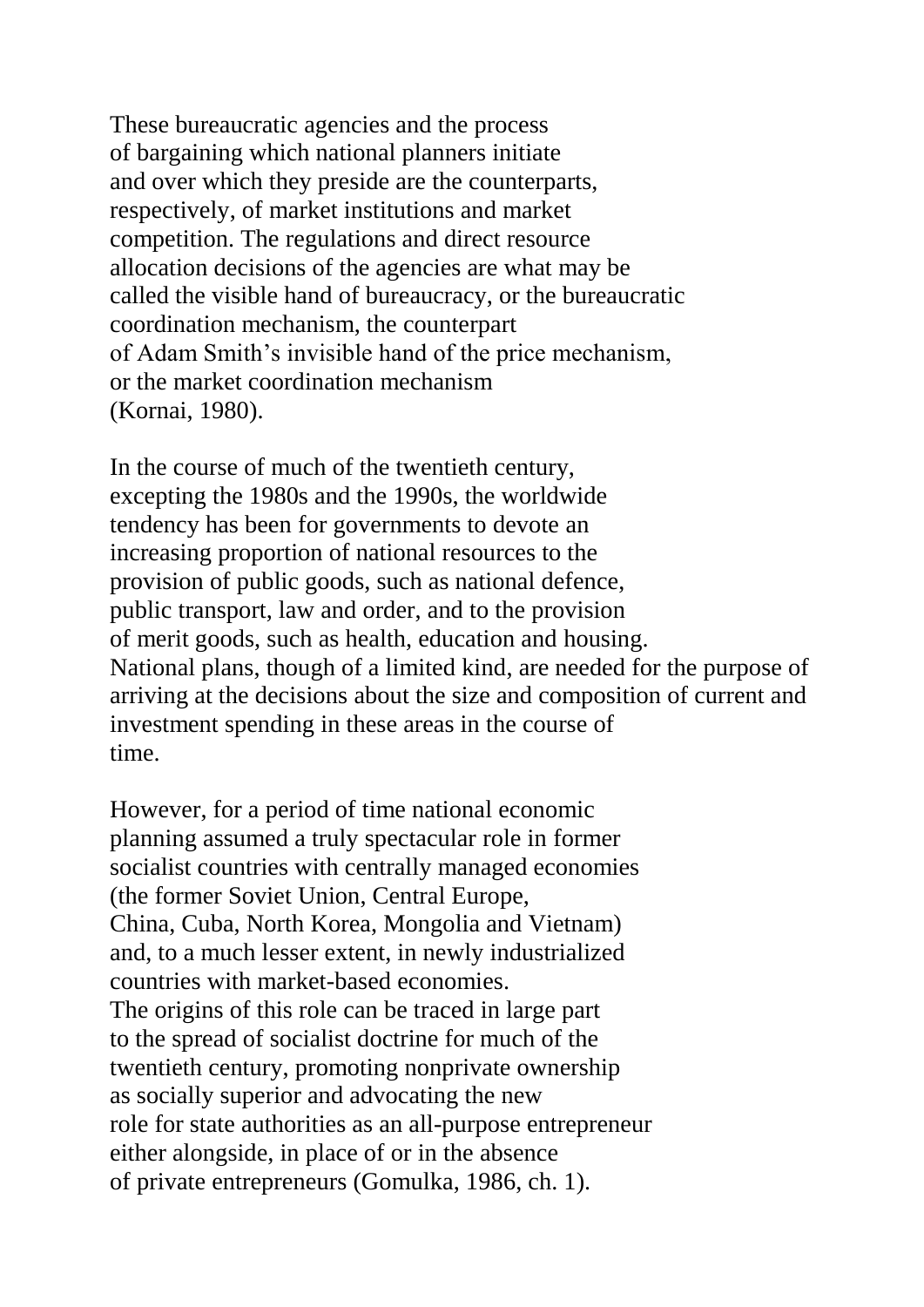National planning in these countries became allembracing, concerned not just with some individual sectors or regions, but with development of the entire economy taking into account demands and supplies for individual products (or groups of products) and their intertemporal relationships. Socialist national planners tended to see markets as failing to mobilize adequate financial savings and human resources for development, and as promoting myopic and erratic behaviour of investors, leading to potentially serious underinvestment, especially in activities where externalities are present, and so social benefits deviate from private benefits. A major boon for the spread of national planning in market economies was also the Great Depression of the 1930s and the direct and successful involvement of governments in the supply side of economies during World War II.

In these formerly socialist countries state ownership prevailed, and the scope, the ends and the instruments of national planning depended largely on the decision-making autonomy of state-owned enterprises and on the extent to which community preferences, effectively planners' preferences, dominated over the preferences of individual consumers in determining the economy-wide demands. Under the traditional Soviet-type system (the USSR between 1928 and 1990), much production and investment activity was planned and managed from the centre, while consumers' sovereignty and enterprise autonomy were highly restricted. By contrast to market economies where supplies and demands are closely interrelated, in any centrally managed economy (CME) the direction of causality tended to run from resources to supplies, and then to demands. In particular consumer supplies reflected input planners' preferences and usually deviated considerably from the levels which would have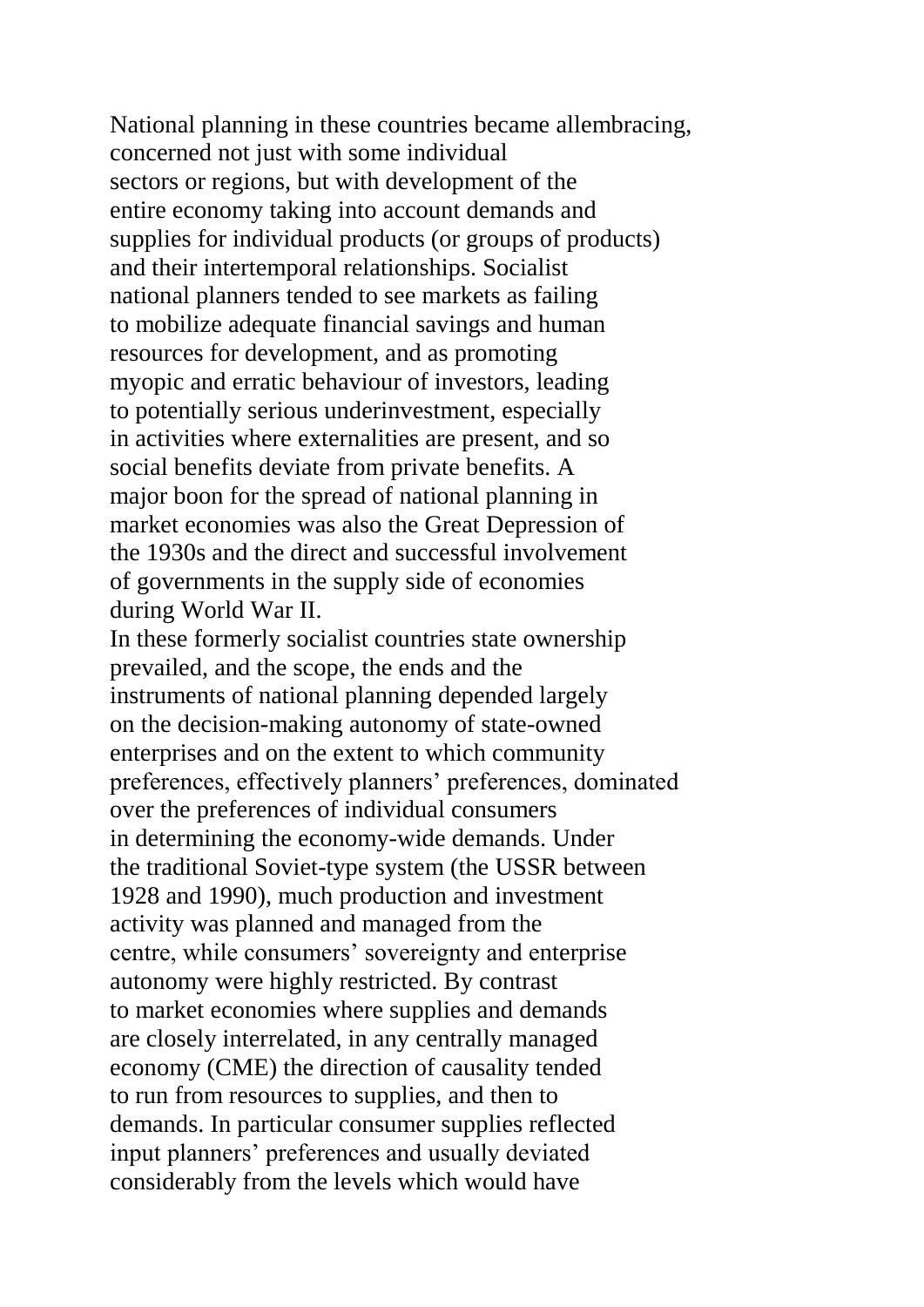existed if freely determined by the market. Administered prices, taxes and subsidies would have been used to bring the levels of consumer demands closer to those of such supplies (Kushnirsky, 1982).

National plans in a CME varied in terms of the periods of time they covered and in terms of the degree of aggregation. Annual plans were the most operational and the most disaggregated. These plans would themselves be subdivided into quarterly and monthly plans. Medium-term plans, usually to run for five years, were more aggregated and often only indicative rather than obligatory. Purely indicative and highly aggregative were long-term national plans. To ease the task of plan formulation and subsequent implementation, state enterprises producing similar goods were typically grouped together to form a production association, several associations formed a branch, headed by a ministry, and the activities of the industries were coordinated by the central planning authority. These enterprises negotiated with their higher authorities production plans which specified the minimum output targets and maximum input quotas, including new capital investment. These enterprise-specific plans were drawn in terms of a limited number of products, some 5,000 to 50,000 at the association level and some 200 to 2,000 at the central level. Most of these 'products' were large groups of similar goods, usually expressed in both physical terms (tons, square metres and so on) and value terms. The immediate aim for central planners was to select from a set of feasible alternatives the volumes of enterprise specific demands and supplies of such products in a manner which would ensure approximate balance at the economy-wide level for each of the products. The additional and more demanding aim was to do the national balancing in a way that final or net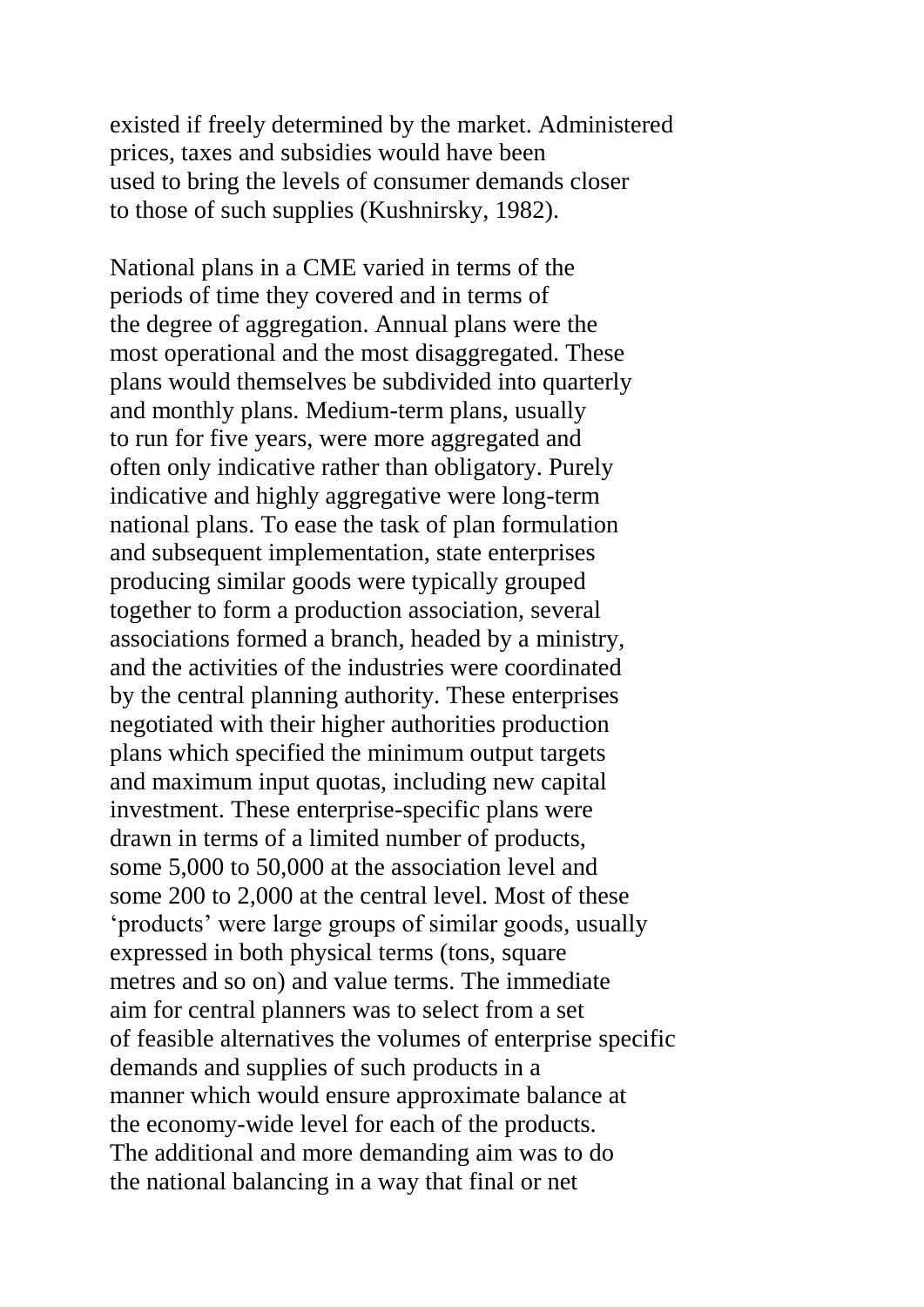outputs of the economy would maximize some sort of index of national welfare or, at any rate, that these outputs would meet planners' objectives in a manner considered satisfactory (Manove, 1971; Heal, 1973; Ellman, 1979).

Crucial to the performance of such a planned economy was the behaviour of enterprises. Since both output targets and input quotas were typically large aggregates, an enterprise-specific plan imposed from above can be viewed as representing a set of (resource, demand and financial) constraints defining the set of choices still open to the enterprise. The choice of its own plan by the enterprise (agent) depended in turn on the incentive system imposed by the centre (principal), particularly on the credibility of its disciplining threats (Schaffer, 1989). The terms of both the imposed plan and the incentive system were enterprise-specific and therefore open to bargaining between the enterprise and the centre. The bargaining asset for the enterprise was the limited access to the information on its true production possibilities by the centre. In the bargaining process enterprises were therefore in a position to seek both greater input quotas than necessary and lower output targets than possible. They were also typically better off by not revealing present production possibilities, since this information would have been used by the centre to increase their future output targets. This practice of planning whereby achieved levels of performance are used as a starting point to determine new targets is known as the application of the 'ratchet principle' (Berliner, 1976; Cave and Hare, 1981).

Since many dissimilar goods were included in composite output targets, these targets had to be expressed in value terms. The producer had in this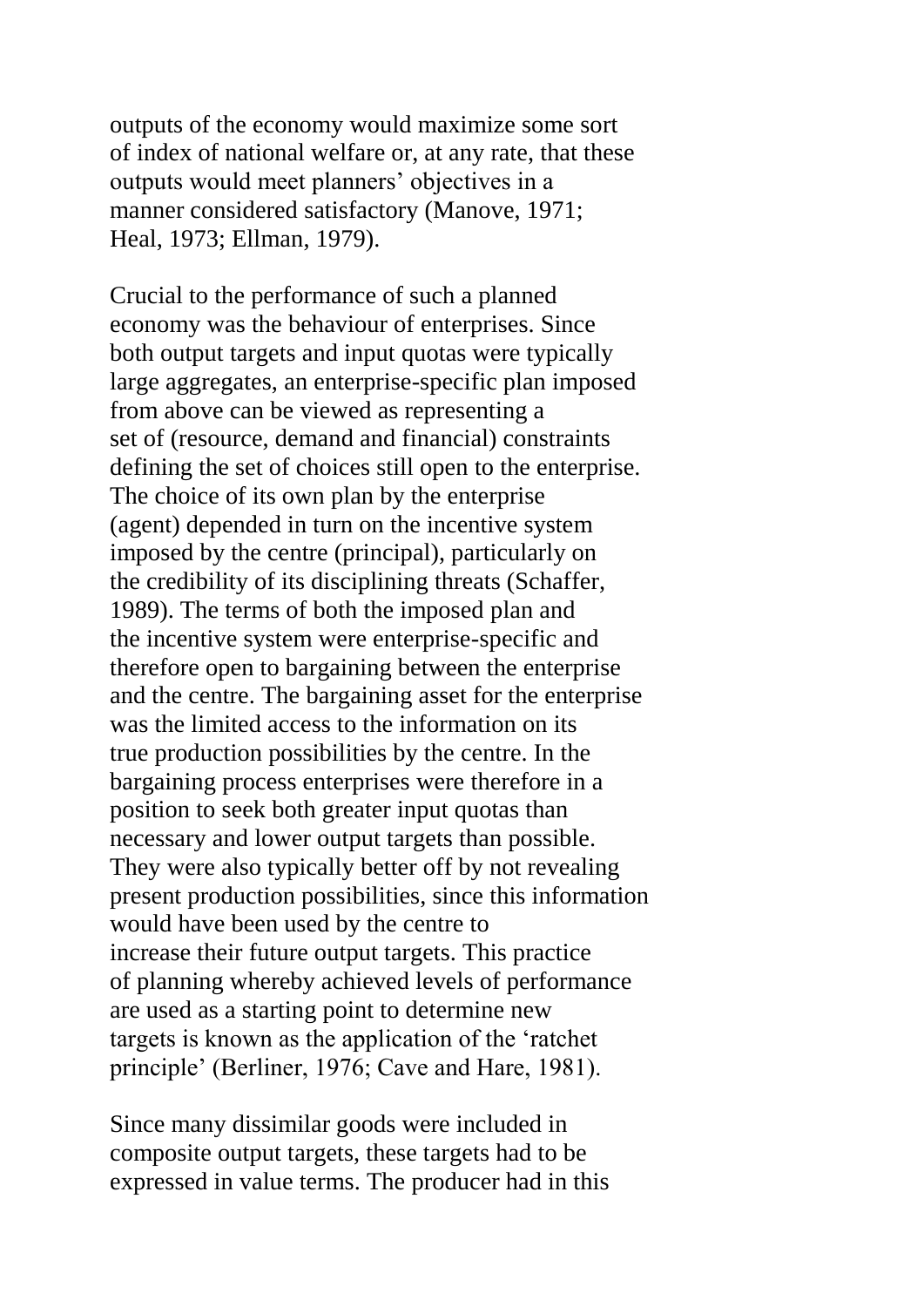case an interest, given the cost-plus principle of price formation, to use expensive inputs in order to minimize effort needed to implement a given plan. This led to a bias in CMEs to produce materialintensive products (see Gomulka and Rostowski, 1988 for an estimate of the bias). Most product prices in CMEs were state imposed and rigid, responding little to market disequilibria. Such ad hoc prices differed substantially from the marginal social cost of production. To reduce their allocative role, and as a response to the effort-minimizing behaviour of enterprises, central planners would typically set high output targets and low input quotas, so that the set of choices from which an enterprise selects its own plan was small. This practice of 'taut planning' attempted to bring to the fore the allocative role of these quantitative targets which for planners were meaningful, and diminish the role of prices. However, inflexible prices led to widespread and persistent microeconomic disequilibria, and this in turn caused the phenomenon of 'forced substitution' (of shortage goods by surplus goods). Given the poor quality of prices, profits could not be relied upon as a measure of performance. This feature of CMEs led to the practice of tolerating loss-making. This tolerance of 'soft budget constraint' helped to develop, and was itself enhanced by, 'paternalistic attitudes' of the centre to enterprise (Kornai, 1980).

Despite the widespread presence of microeconomic disequilibria and inefficiency, socialist central planners were on the whole capable of maintaining macroeconomic balance. They kept wages low and this ensured that profit margins were usually exceptionally high by Western standards. These profits financed large investment activity and funded current expenditure of the state budget,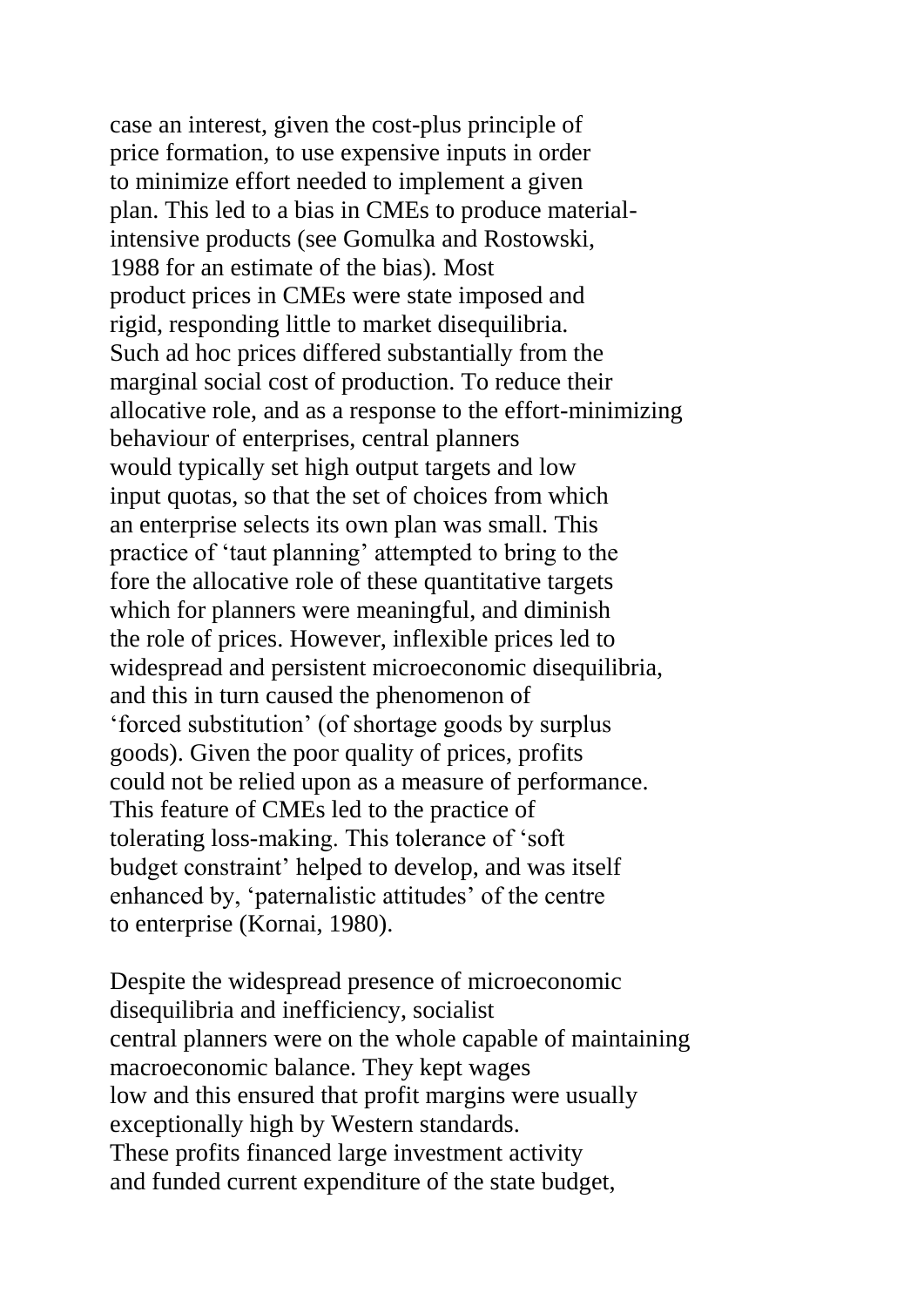a large proportion of which was financing consumer subsidies. Except in former Yugoslavia, central planners were also able to control well the growth of wages and other incomes and thereby limit price inflation to rates typically below 10 per cent per annum (Wiles, 1980). However, in some countries and in certain periods, this control was seriously eroded or nearly lost (Poland in 1950-1, 1980-1, 1988-9, the former USSR in 1989-91) leading to bursts of what Kolodko and McMahon (1988) call 'shortageflation'. Politically motivated attempts to keep state controlled prices below market-clearing levels led in turn to the growth of black markets and the phenomenon of 'forced savings'.

The early reformers of CMEs, in the quest for combining economic efficiency and socialist principles, did not advocate the reduction of state ownership or central planning, but merely the abolition of enterprise-specific plans. Enterprises would as a consequence be financially and managerially independent. To elicit better performance it was thought vital that they also operate in a competitive market environment. However, according to the reformers, key prices, performance criteria and incentives would be set by the centre to induce enterprises to produce, although no longer individually but jointly, what the centre wanted them to produce. In this 'planned socialist economy with a regulated market' (Brus, 1961) the competitive market mechanism was intended to be used as an instrument to implement central plans (Malinvaud, 1967, proposed a possible implementation of this idea in a fully developed mathematical model; for a survey of possible implementations see Heal, 1973). This idea of indirect or parametric central planning was at the heart of the Hungarian reform between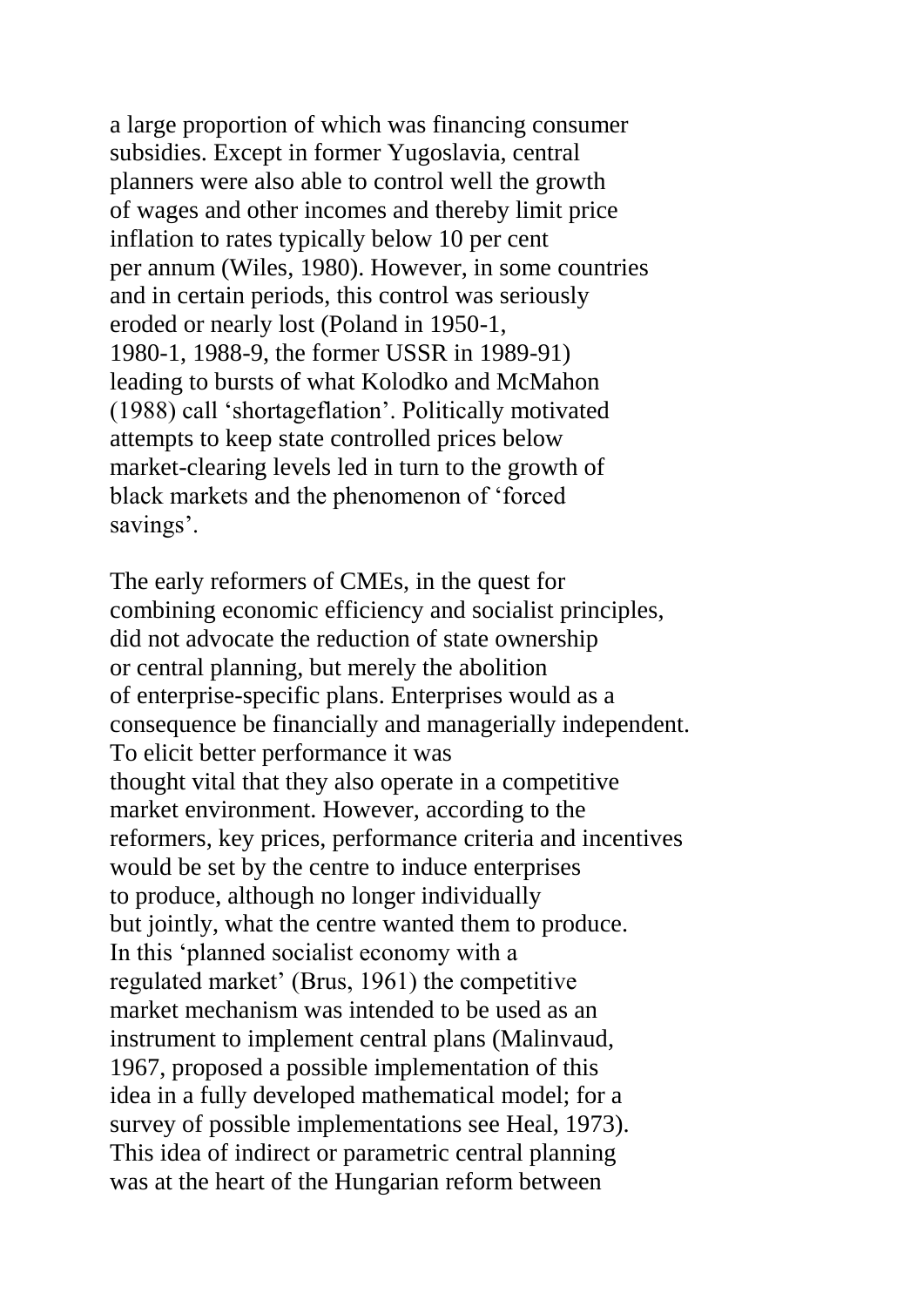1958 and 1990, the Polish reform from 1982 to 1989, and the Chinese reform initiated in 1978. Under those reforms shortages were reduced and price flexibility increased. However, competitive markets were not established, private enterprises remained restricted, paternalistic and interventionist attitudes of the state owner to enterprises persisted.

As a result the old deficiencies, particularly high inefficiency and low innovation, continued unabated. This failure of reforms within the system subsequently led, in Central Europe and the former USSR, to a frontal attack on the twin pillars of the system itself; central (direct or indirect) planning and state ownership. In Central Europe and the former USSR central planning was abandoned in the period 1989-92. The original arguments of von Mises (1935) against the feasibility of rational economic calculation in the 'Socialist Commonwealth', initially challenged by Lange and Taylor (1938), appear to have been vindicated (see Lavoie, 1985, and Balcerowicz, 1995, for recent reviews of the arguments).

There has been a parallel shift in developed market economies of Western Europe and Japan, as well as in most newly industrialized developing

• countries worldwide, away from active and extensive 'indicative' central planning (Brada and Estrin, 1990). In many of the countries privatization policies have also reduced the size of the public sector. However, the more traditional economic role of central authorities in the provision of public and merit goods, as well as macroeconomic stabilization management, regulations and law enforcement, remains largely intact throughout much of the world economy.